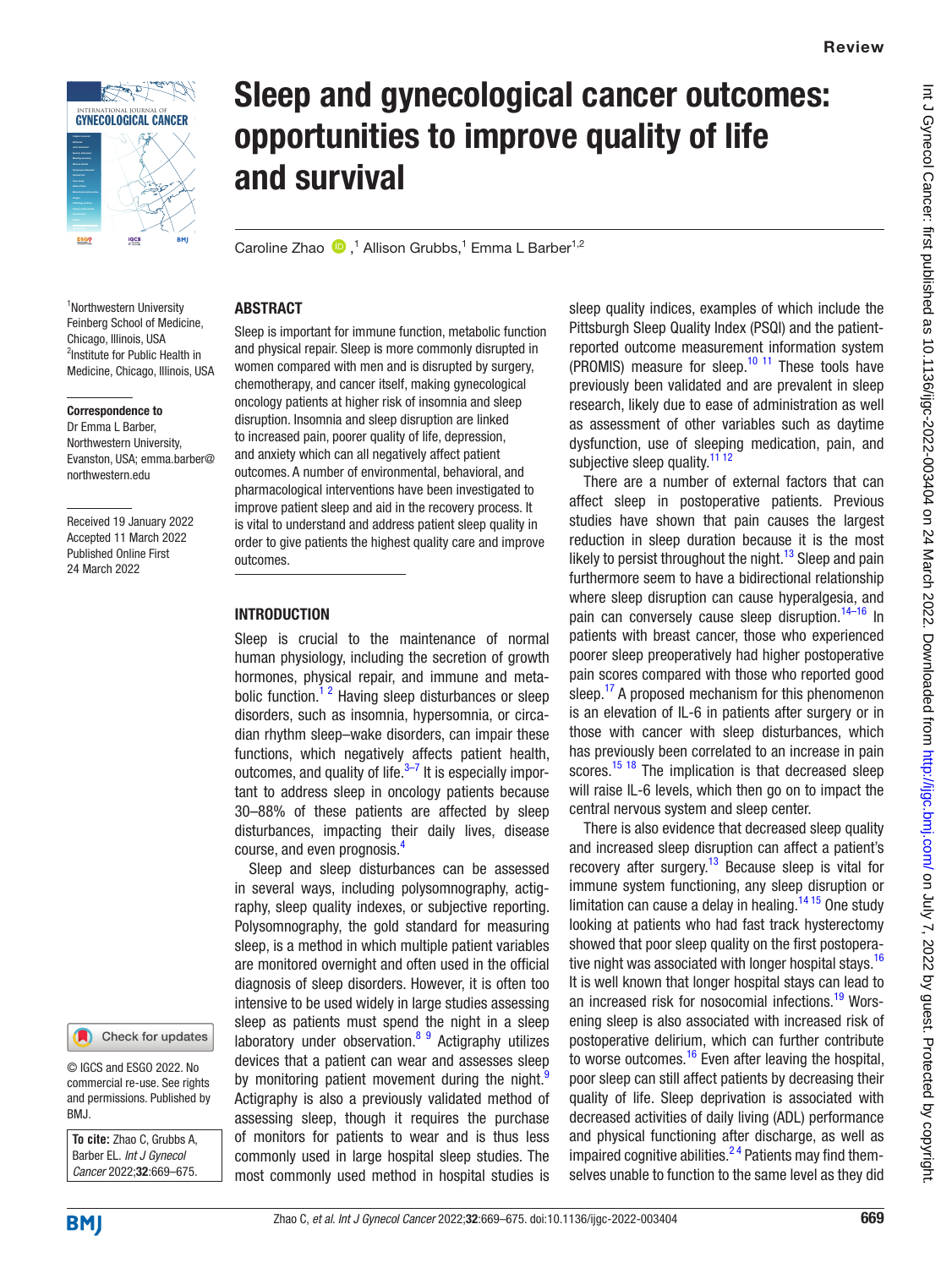# **Female Surgical Patients**



**TemplateLAB** 

<span id="page-1-0"></span>Figure 1 Factors contributing to sleep disturbance in female surgical Patients

before diagnosis or treatment. Furthermore, women are twice as likely to have sleep disturbances or insomnia at some point in their lifetime compared with men and sleep dysregulation is thought to have more severe consequences in female patients.<sup>20</sup>

In this paper, we discuss the factors affecting and consequences of poor sleep in female oncological and surgical patients, modifiable factors to improve patient outcomes, and possible interventions for improving sleep in these patients postoperatively.

# SLEEP IN FEMALE PATIENTS WITH CANCER AND AFTER **SURGERY**

Most of the literature surrounding sleep quality and disturbances in female surgical patients focuses on patients being treated for breast cancer. In fact, patients with breast cancer have the highest number of overall complaints of insomnia compared with patients with other types of cancer.<sup>21</sup> Other studies focus on patients undergoing hysterectomy or with benign gynecological conditions.<sup>22 23</sup> Estimates put the proportion of these surgical patients experiencing sleep disturbances at 20–70% before, during, and up to 6 months after treatment.<sup>24</sup> This indicates the importance of addressing sleep in this patient population.

Sleep disturbance is common among female surgical patients and its causes are multifactorial [\(Figure 1](#page-1-0)). Some of the more prevalent causes of sleep problems include disruption from pain, nocturia, or hot flashes.<sup>[25](#page-6-13)</sup> There is also evidence that elevation of

cytokines, such as IL-6, can contribute to sleep problems as well.<sup>[18](#page-6-14)</sup> These disruptors are also known to alter sleep in women who are perimenopausal.[22](#page-6-11) Pain likely disrupts sleep via its persistence throughout the night, while nocturia and hot flashes are more likely to episodically wake a woman up in the middle of the night, possibly disrupting her ability to return to sleep. The reduced total sleep duration and multiple awakenings can then lead to poorer sleep quality throughout the diagnosis, treatment, and post-treatment periods.<sup>25</sup>

# Before treatment

The average breast cancer patient has significant sleep difficulty, indicated by a Pittsburgh Sleep Quality Index (PSQI) score >5 (12). Before starting treatment, the existing prevalence of sleep disturbance among breast cancer patients ranges from 33%–88%.<sup>26</sup> Two major associated factors with increased levels of sleep disturbances are higher levels of depressive symptoms and anxiety. $26\frac{27}{12}$  Predictors of depressive symptoms and anxiety preoperatively include fear of future diagnostic tests, undergoing lymph node dissection, higher BMI, and lower performance status. $26$  These factors may influence sleep through invasive or preoccupying thoughts that either prevent patients from falling asleep, interfere with restful sleep, or cause them to awaken throughout the night. In patients with noncancerous gynecologic conditions, major depressive disorder and higher pelvic pain impact questionnaire (PPIQ) scores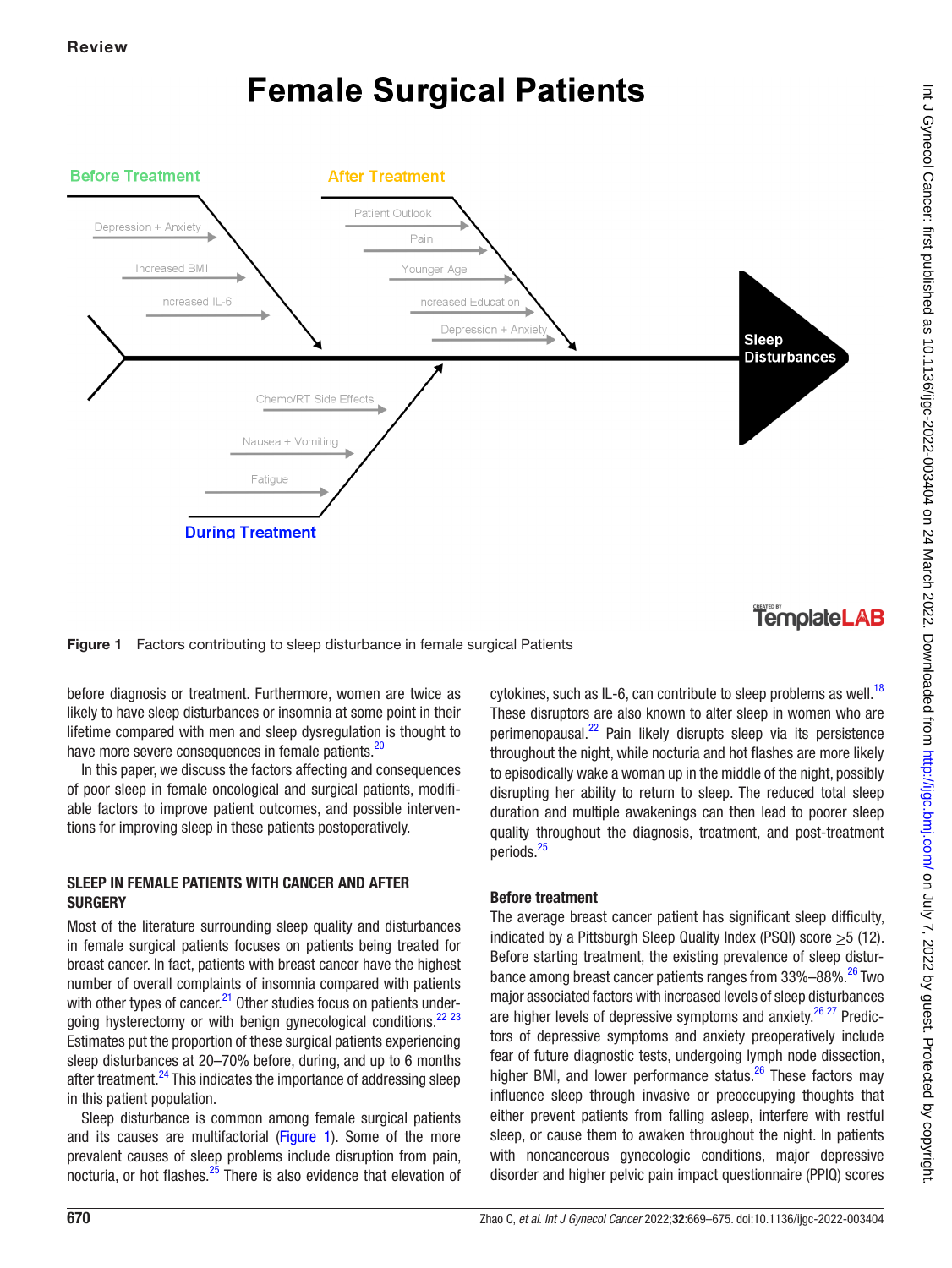## During treatment

Patient sleep may also be affected during treatment with chemotherapy or radiotherapy, most often due to side effects and the grueling process of undergoing treatments. In one study, the proportion of breast cancer patients who met the diagnostic criteria for insomnia was three times higher in patients receiving chemotherapy vs the general population. $21$  Cancer patients receiving chemo or radiotherapy also had higher levels of physical fatigue that persisted for the duration of their treatment.<sup>28</sup> This fatigue was strongly correlated with poor sleep quality. Cancer-related and treatment-related fatigue likely contribute to poor quality sleep through both direct and indirect mechanisms. Other studies have linked poor sleep during chemotherapy and radiotherapy to chemo-induced nausea and vomiting, which may prevent sleep or interrupt it. $17$  In fact, nocturnal awakenings increase in frequency while patients are undergoing chemotherapy. $29$  These results are consistent with other studies which showed that sleep disturbances developed in as many as 65% of patients while they were receiving adjuvant chemotherapy and radiation therapy.<sup>[26](#page-6-15)</sup>

## After treatment

In patients who undergo surgical procedures, sleep problems tend to persist post-treatment.  $2427$  Over half of patients who have undergone surgery for breast cancer still have insomnia at 6 months postoperatively[.27](#page-6-19) These results are often influenced by patient outlook; those who have more optimism tend to experience fewer negative emotions and a lower degree of hopelessness with resulting lower sleep disturbances.

Kim and Lee compared sleep and fatigue in women at 3 and 6 weeks post-hysterectomy. The patients reported significantly more sleep disturbance post-operatively that persisted up to at least 6 weeks in those who had a vaginal hysterectomy.<sup>30</sup> However, patients who had an abdominal hysterectomy reported better sleep and less fatigue at 6 weeks compared with their baseline. $30$  Interestingly, it seems as though younger women are more likely to have a higher number of nocturnal awakenings during the night than older women.<sup>21 30</sup> One possible explanation for this is that a diagnosis requiring a hysterectomy at a younger age may induce more anxiety, depression, and stress leading to increased sleep disturbances.<sup>[5](#page-5-5)</sup> Furthermore, for patients who underwent a hysterectomy and then immediate surgical menopause have been shown to have worse sleep trajectories compared with women who had already undergone menopause at the time of their surgery. $31$  This is likely due to the sudden onset of menopause symptoms such as hot flashes, bladder dysfunction, and myalgias, which can interrupt sleep.

It is important to address sleep because of the bidirectional relationship that sleep has with symptoms such as pain and depression, as well as its effect on long term quality of life and survival. Sleep problems can lead to a decreased ability to perform daily tasks or work, which then leads to problems with physical functioning and daily quality of life. $25$  Patients may not be able to do everything that they could before their diagnosis or treatment, leading to a possible loss of independence. Poor sleep and sleep deprivation have further been linked to an increase in post-operative pain. $25\frac{32}{1}$  As previously

discussed, pain has a bidirectional relationship with sleep and thus can also impact quality of life and physical functioning. Insomnia has further been linked to lowered immune and metabolic functions and may be related to an acceleration of cancer progression. In fact, Ren and colleagues showed that just a 10% increase in patient sleep efficiency could result in a decrease in mortality as high as 32%.<sup>27</sup> This emphasizes the need to examine and address the causes of sleep disturbances in this population.<sup>27</sup>

# SLEEP IN GYNECOLOGICAL ONCOLOGY PATIENTS

Sleep is often disturbed in gynecologic oncology patients, whether at diagnosis, during treatment, or post-treatment [\(Figure 2\)](#page-3-0). More than half of survivors report experiencing sleep disturbances, poor sleep quality, or insomnia and sleep difficulties fall in the top five reported problems for these patients.<sup>33–35</sup> It is important to study sleep in this population due to the rising incidence and mortality of gynecologic cancers. $36 \frac{37}{12}$  Endometrial cancer incidence and mortality rates increased by 0.7% and 1.1% each year between 1999 and 2016, while ovarian cancer is the fifth highest cause of cancer death in women. $38 \frac{39}{9}$  Furthermore, there is evidence that sleep dysfunction is worse in gynecologic cancer survivors at a prevalence of 40%–55% compared with all cancer survivors at 30%–50%.<sup>[40](#page-6-25)</sup> Given sleep's effects on quality of life and patient outcomes in this population, it is vital to recognize and address sleep disturbances early on.

# Before treatment

Sleep disorders can arise before treatment begins in some types of gynecological cancer, while in others they arise during or after treatment. For instance, patients with endometrial cancer often have sleep quality comparable to the healthy population due to earlier diagnosis and a lack of systemic symptoms for most patients. $35$  In contrast, patients with ovarian cancer often report a higher sleep disorder rate compared with the general population before they undergo surgery, with some studies showing as many as two thirds of patients with ovarian cancer having poor sleep quality, as measured by a PSQI  $\geq$ 5, that can persist over a year after diagnosis.<sup>53335</sup> The highest prevalence of this insomnia occurs at 3 months after diagnosis.[41](#page-6-27)

In patients with ovarian cancer, insomnia affects 14–60% of patients, twice as many as patients without ovarian cancer, with symptoms persisting years after diagnosis. $42$  The most commonly cited risks of developing sleep disorders in the ovarian cancer population are abdominal discomfort and high distress at time of diagnosis.[4 5 35](#page-5-2) Abdominal discomfort is often a result of a diagnosis later in the course of disease, while high distress may be related to the general diagnosis of cancer, prognosis, loss of fertility, or anxiety about treatment. There are also three variables predictive of the development of clinically significant insomnia in patients with ovarian cancers: younger age (<50 years old), higher unmet needs in the physical and daily living domains, and increased anxiety.<sup>[43](#page-6-29)</sup> Specific subcategories of these variables may include loss of fertility, early menopause leading to symptoms such as hot flashes, and sexual disharmony.<sup>[4](#page-5-2)</sup> As discussed earlier, a higher incidence of insomnia in younger patients may be related to having a cancer diagnosis earlier in life, surgical menopause, as well as loss of fertility.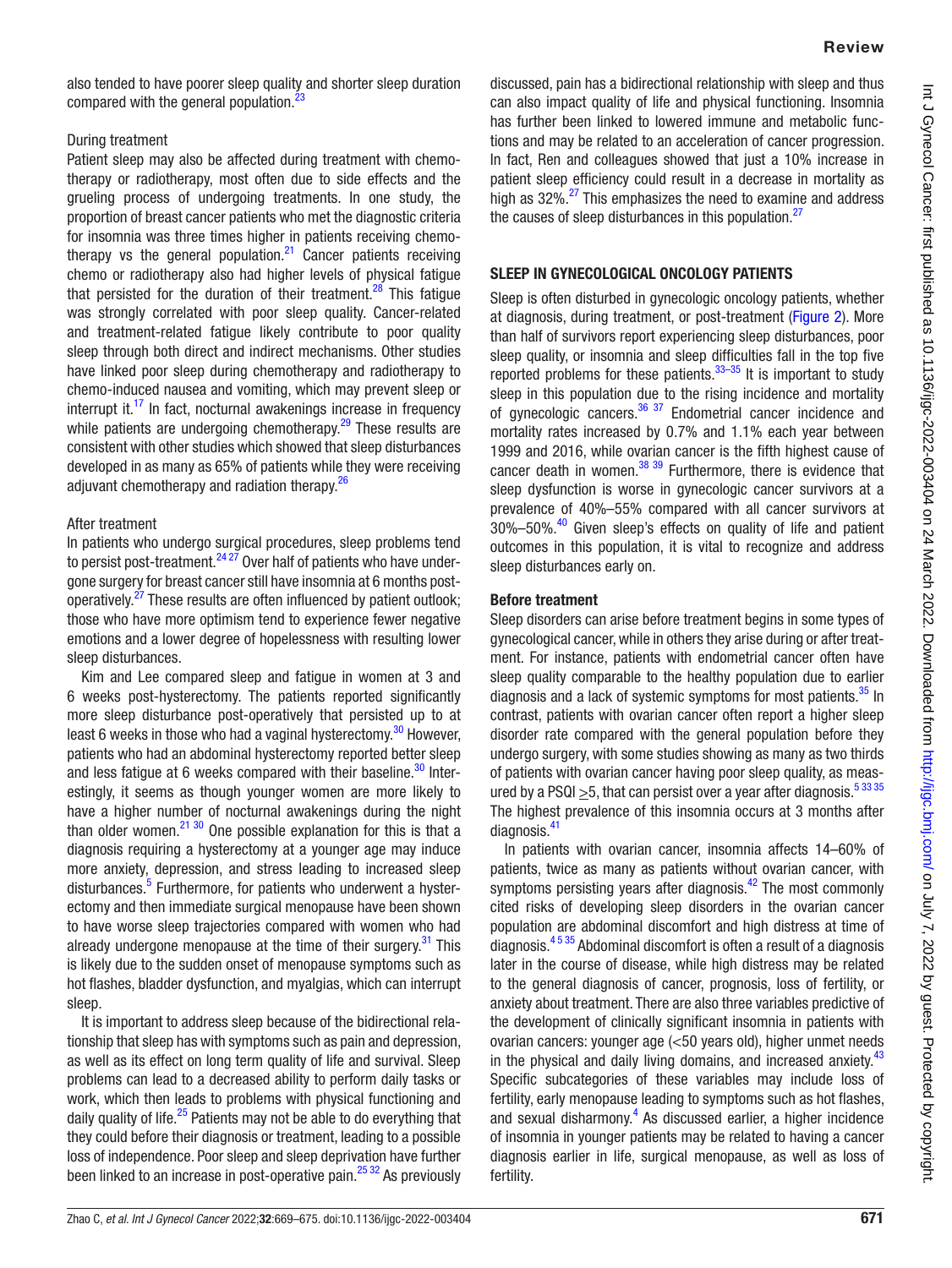# **Gynecologic Oncology Patients**



# **TemplateLAB**

<span id="page-3-0"></span>Figure 2 Factors contributing to sleep disturbances in gynecological oncology patients. BMI, body mass index; IL, interleukin; RT, radiotherapy

Poor sleep quality is also present in patients with cervical cancer. Tian and colleagues compared sleep quality in patients with cervical cancer before adjuvant therapy to the general female population and found that almost twice as many women with cervical cancer  $(52.6\%$  compared with 27.6%) had poor sleep quality.<sup>4</sup> These results indicate that no matter the type of gynecological cancer, many women develop problems with sleep around the time of diagnosis.

Proposed mechanisms of the development of sleep disturbances include the release of cytokines such as tumor necrosis factor (TNF) or C-reactive protein (CRP), depression and distress, and cancerrelated fatigue. $35$  IL-6 and other proinflammatory cytokines are thought to be the biggest mechanistic factors in play. In patients with ovarian cancer, those who have advanced stage or invasive disease at diagnosis have increased plasma IL-6, which is associated with a profound effect on the central nervous system and subsequent sleep impairment.<sup>[44](#page-6-30)</sup> This same IL-6 increase is seen in many other types of cancers andis linked to sleeping difficulties as well. In addition, there are multiple patient factors that increase IL-6, such as increased body mass index (BMI) and tobacco use, which, when combined with a cancerous process, can further exac-erbate sleep disturbances.<sup>[45](#page-6-31)</sup>

# During treatment

Many gynecological cancers are treated surgically, but neoadjuvant and adjuvant chemotherapy are also commonly used and

these treatments affect sleep as well. King and colleagues studied patient-reported outcome measures among women with ovarian cancer undergoing palliative chemotherapy and found that sleep disturbances were prevalent at 24%, making it one of the most commonly occurring side effects.<sup>[46](#page-6-32)</sup> Other studies have found that as many as 80% of patients with gynecological cancer had sleep disorders while they were staying in the hospital. $47$  This latter finding may be related to the process of undergoing treatment or due to hospital factors such as noise, light, or nursing interventions that disrupt or prevent sleep.

Combination chemotherapy and radiotherapy is thought to have the greatest impact on sleep quality. $35$  Some of the most common treatment-induced side effects include pain, fatigue, anxiety, and depression, all of which can affect sleep quality.<sup>[4](#page-5-2)</sup> This is particularly salient in patients who suffer from chemo-induced peripheral neurotoxicity, which can cause intense pain and sensory discomfort leading to disturbed sleep. $<sup>4</sup>$  $<sup>4</sup>$  $<sup>4</sup>$  As stated earlier, pain is the most</sup> likely symptom to persist throughout the night, thus making it a common cause of sleep onset latency or disruption. Radiotherapy can furthermore lead to urodynamic alterations that interrupt sleep during the night.<sup>[4](#page-5-2)</sup> These sleep disturbances can then persist after treatment has been completed.<sup>37</sup>

# After treatment

The majority of sleep problems emerge after surgical intervention. Postoperative PSQI scores increase significantly compared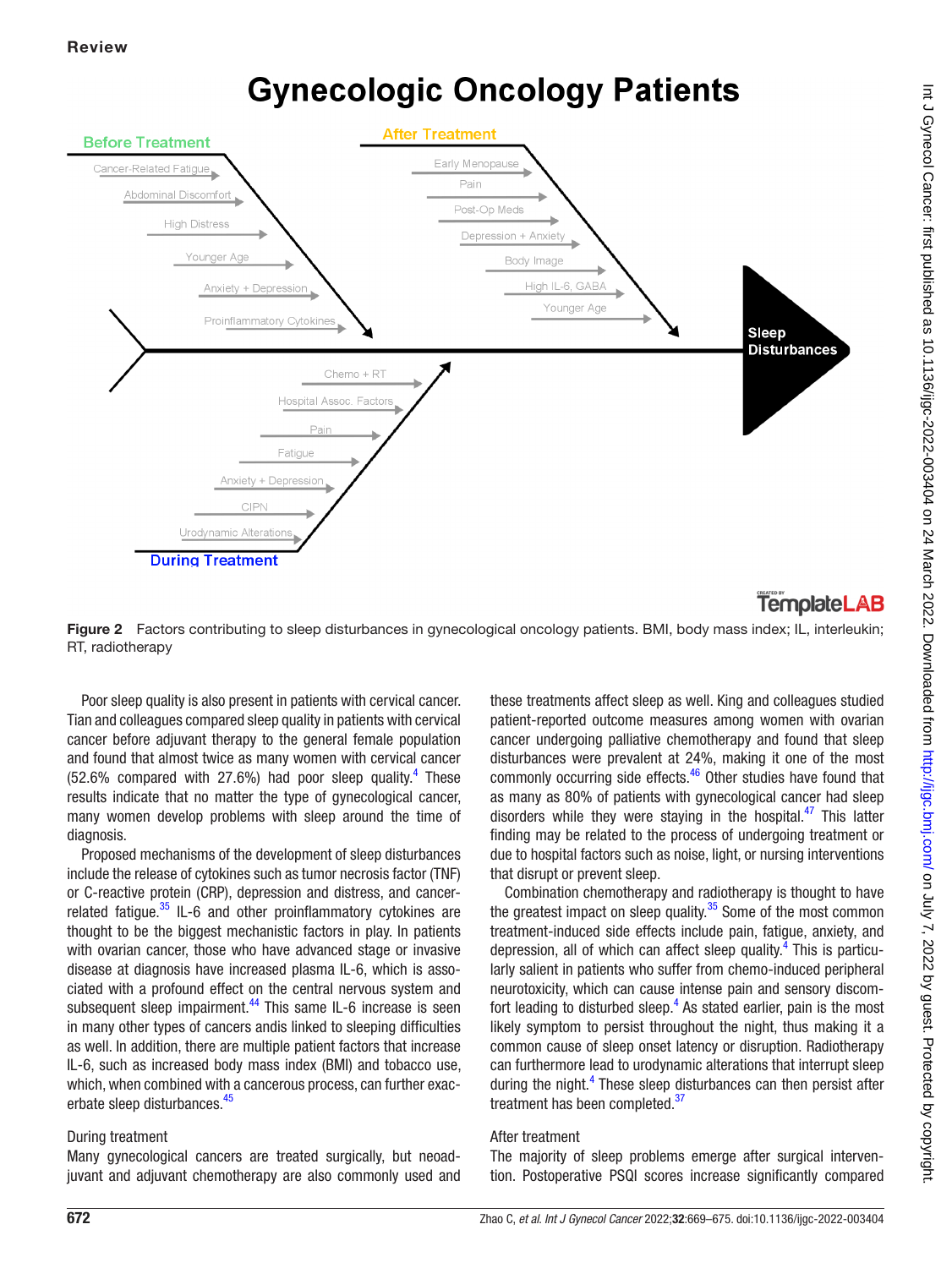with patient baselines, with almost 70% of patients having poor sleep quality.<sup>35</sup> The most commonly affected areas include subjective sleep quality, sleep disturbances, and daytime dysfunction.<sup>35</sup> Mechanisms often include sleep fragmentation and reduced sleep time due to surgical stress, pain, and postoperative drugs. $35$ 

Sleep disturbances also occur after completion of non-surgical treatments such as radiotherapy and chemotherapy. According to Ilhan and colleagues, who looked at patients with cervical cancers, radiotherapy is associated with poor sleep quality due to urological symptoms such as nocturia and can have effects on daytime dysfunction, sleep latency, and sleep quality. $35$  Patients receiving chemotherapy have a rate of insomnia three times higher than the general population.[21](#page-6-10) Tian and colleagues compared the prevalence of poor sleep quality before and after adjuvant therapy with the general female population and found that there was an increase in the prevalence of poor sleep quality after adjuvant therapy.<sup>4</sup> The highest prevalence of sleep disturbances occurs in gynecological cancer survivors who received combination therapy.<sup>34</sup>

Sleep duration improves around 6 months after surgery, though the quality of sleep does not[.5 35 37](#page-5-5) However, there are factors that can hinder this improvement. For instance, depressive symptoms predict a decline in sleep over time in patients with ovarian cancer.<sup>5</sup> This connection is also observed in gynecological oncology patients who undergo a hysterectomy and/or an oophorectomy; PSQI scores in these patients have a positive correlation with anxiety and depression.[47](#page-6-33) Furthermore, a disturbed body image after treatment is also a main predictor of poor sleep quality in patients who receive radical surgery. $47$  The possible proposed mechanisms for this observed phenomenon include GABA system or serotonin receptor functioning, discomfort, as well as elevations in IL-6 impacting the central nervous system.<sup>18</sup>

While more than 50% of women recover their well-being within 6 months, there is still a large proportion who continue to have symptoms and poor well-being affecting their sleep more than 18 months after treatment $37$ ; this has subsequent impacts on quality of life. Studies have shown that as many as 40% of women may have this issue. $3748$  Major predictive factors of this phenomenon include younger age, a history of anxiety, or a history of depression. $37$  A greater number or severity of stressors at the time a

patient undergoes surgery is also associated with a poorer quality of life a year after diagnosis.<sup>[49](#page-6-36)</sup>

### INTERVENTIONS TO IMPROVE SLEEP

### Before treatment

Sleep interventions before treatment with chemotherapy, radiotherapy, or surgery focus on methods to improve sleep hygiene and mitigation of symptoms that may be contributing to sleep disturbances [\(Table 1\)](#page-4-0). The National Cancer Institute (NCI) makes a number of both non-pharmacological and pharmacological sugges-tions for improving sleep.<sup>[7](#page-5-6)</sup> Non-pharmacological recommendations include cognitive behavioral therapy for insomnia (CBT-I), a regular sleep schedule, relaxing before bedtime, or limiting caffeine intake. Pharmacological recommendations include drugs to treat sleep– wake cycle disturbances, such as zolpidem, benzodiazepines, or melatonin, although they suggest that any drugs be used in combination with lifestyle changes with the goal of only using drugs over the short term.<sup>[50](#page-6-37)</sup>

## During treatment

Sleep disturbances are common in patients with gynecological cancer who are undergoing chemotherapy and radiotherapy.<sup>[51](#page-6-38)</sup> The most effective strategies shown to combat these effects are cognitive behavioral therapy (CBT) and exercise therapy.<sup>52</sup> These two interventions, particularly when combined, have been shown to reduce fatigue in patients with ovarian cancer undergoing chemotherapy.<sup>52</sup> Furthermore, management of the side effects of chemotherapy or radiotherapy, such as nausea, is also essential to improving sleep, as these symptoms have previously been shown to be associated with poorer quality of sleep. $53$ 

### After treatment

Sleep interventions in the immediate postoperative period include environmental and pharmacological interventions. One of the most studied environmental interventions is the use of eye masks and ear plugs. These function to block light and noise, which is particularly salient because noise is one of the most cited causes of awakenings in patients in hospital. $2^{14}$  This intervention has been shown

<span id="page-4-0"></span>

| Interventions to improve sleep<br>Table 1 |                                           |                        |
|-------------------------------------------|-------------------------------------------|------------------------|
|                                           | Non-pharmacological                       | <b>Pharmacological</b> |
| Before treatment/survivorship             | Cognitive behavioral therapy for insomnia | Zolpidem               |
|                                           | Regular sleep schedule                    | Benzodiazepines        |
|                                           | Limit caffeine intake                     | Melatonin              |
|                                           | Increased physical activity               |                        |
| During chemotherapy/radiation             | Cognitive behavioral therapy              | Zolpidem               |
|                                           | Exercise therapy                          | <b>Benzodiazepines</b> |
|                                           | Proactive treatment toxicity management   | Melatonin              |
| After surgery                             | Eye masks                                 | Zolpidem               |
|                                           | Ear plugs                                 | Dexmedetomidine        |
|                                           | Regulating fluid intake                   | Melatonin              |
|                                           | Ambient noise limitation                  | Diphenhydramine        |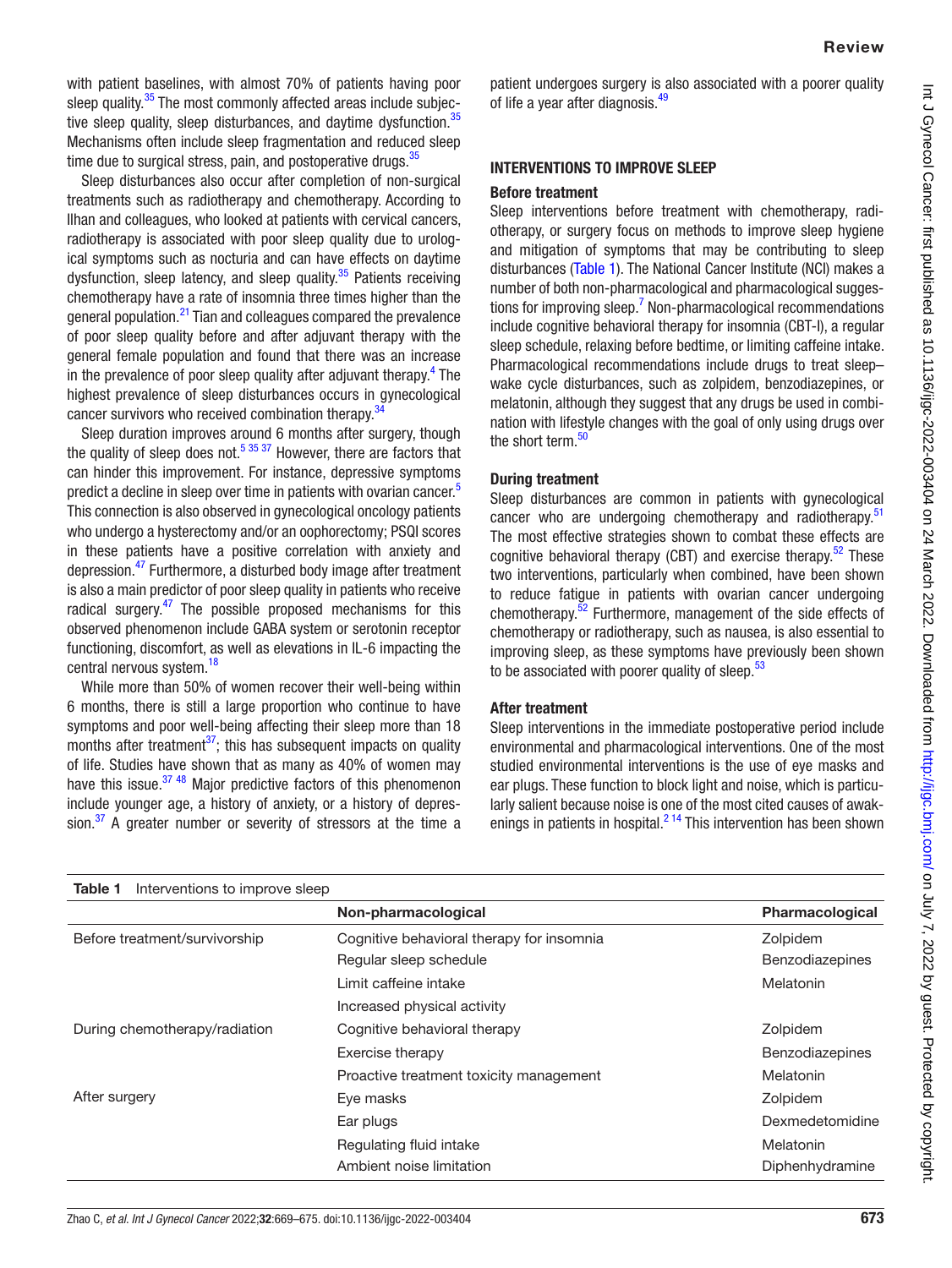## Review

to improve sleep depth, sleep length, and reduce the number of awakenings throughout the night. $2^{16}$  Mahran and colleagues compared the use of eye masks with routine care with low light, low noise, and limited awakenings for drugs and found significantly improved sleep quality and pain scores in the intervention group.<sup>[15](#page-6-6)</sup> In this study, pain reduction was evident on the first postoperative day, indicating a rapid effect. Given the low cost of earplugs and eye masks, this may be a relatively inexpensive method of combating some modifiable factors affecting sleep postoperatively.

In addition to eye masks and earplugs, or in the case that these interventions could not be implemented, there are other environmental changes that have been shown to be beneficial. As discussed earlier, noise and light are two of the most common sleep disruptors, with nursing activities during the night rounding out the  $list.<sup>214</sup>$  Reducing nighttime noise and light on the wards, as well as clustering nursing activities in order to have minimal interruptions throughout the night have all been shown to improve sleep quality and duration.<sup>14 16</sup> Furthermore, exposure to daytime light has been shown to be important for sleep regulation, particularly in older patients, allowing them to sleep longer.<sup>[2](#page-5-4)</sup>

There are also interventions specifically related to patient care in the hospital that can be used to mitigate sleep disturbances and are recommended by the NCI. These include regulating fluid intake to avoid awakening during the night to urinate, encouraging patients to void before going to bed, avoiding caffeine or other stimulants, helping the patients position themselves comfortably, and encouraging the patient to be active and out of bed as much as possible during the day.<sup>[50](#page-6-37)</sup>

Pharmacological interventions for sleep disruptions in hospital have been studied less because first-line interventions typically involve different subsets of the aforementioned non-pharmacological methods.<sup>50</sup> Previously proposed drugs include zolpidem and melatonin.<sup>16 50</sup> Drugs such as benzodiazepines are not used as often due to considerations for the risk of tolerance, dependence, or withdrawal.<sup>50</sup> Antihistamines can also induce drowsiness, but have been shown to reduce sleep quality.<sup>54</sup> Existing studies have shown that zolpidem may reduce postoperative pain and fatigue, as well as improving patient quality of life while decreasing narcotic consumption.<sup>[16](#page-6-7)</sup> Dexmedetomidine may decrease the prevalence of postoperative delirium in the days following a surgery.<sup>[16](#page-6-7)</sup> While these drugs are generally deemed safe to use in this patient population, they are typically meant to be used as shorter-term more immediate management and in conjunction with long-term lifestyle changes. $50$  This is because, while the drugs improve sleep quality, they do not recreate normal sleep architecture. More investigation is needed into the benefits of this type of intervention in patients with gynecological cancers.<sup>18</sup>

As discussed earlier, patients may still suffer from sleep disturbances after their discharge from the hospital. These disturbances are less likely to be related to the same factors as sleep in the hospital, but nonetheless there are interventions that may aid these patients. Similarly to how daylight exposure helps patients staying in the hospital, bright light therapy has been shown to improve sleep disturbances and health-related quality of life in patients with ovarian and endometrial cancer.<sup>55</sup> In patients with ovarian cancers, an increase in physical activity is associated with improved sleep outcomes.[48](#page-6-43) There has also been evidence that CBT, particularly CBT-I, is an effective way to improve sleep efficiency, total wake

time, and time to sleep onset in patients who have undergone surgery for breast or gynecological cancer.<sup>50 56</sup> Other proposed methods include yoga and exercise, such as walking. $50$  These methods are particularly salient for patients who have undergone surgically induced menopause after a hysterectomy but cannot use hormone therapy due to the nature of their cancer.<sup>[57](#page-6-44)</sup>

# **CONCLUSION**

Sleep is a vital factor for recovery and quality of life, particularly in female oncology patients who have a plethora of environmental and physical barriers to undisturbed sleep. Poor sleep can lead to increased pain, depression, anxiety, and worse outcomes. $535$ Conversely, good sleep in survivors is linked with a more positive affect and fewer episodes of anxiety or depression.<sup>[40](#page-6-25)</sup> Because of the difference sleep quality poses to outcomes and patient quality of life, patient sleep at diagnosis, during treatment, and after treatment must be addressed. As such, it is vital that providers routinely assess their patients for sleep disturbances with scales such as the General Sleep Disturbance Scale (GSDS) in addition to counseling their patients on methods to improve sleep hygiene.<sup>751</sup> There are several successful interventions that have previously been investigated including earplugs, eye masks, environmental changes, and CBT that may aid these patients in achieving improved sleep, which subsequently helps their recovery. Many of these interventions are easily implemented at a low cost, or no cost, and may benefit patients with gynecological cancers.

Contributors CZ, AG, and ELB conceived of the idea. CZ performed the literature review and designed the figures. All three authors worked on the manuscript. ELB and AG directed the project.

Funding ELB is supported by NICHD (K12 HD050121-12), the NIA (P30AG059988-01A1), and the GOG Foundation.

Competing interests None declared.

Patient consent for publication Not applicable.

Ethics approval Not applicable.

Provenance and peer review Not commissioned; externally peer reviewed.

### ORCID iD

Caroline Zhao<http://orcid.org/0000-0002-4194-6295>

### **REFERENCES**

- <span id="page-5-0"></span>1 Depner CM, Stothard ER, Wright KP. Metabolic consequences of sleep and circadian disorders. *[Curr Diab Rep](http://dx.doi.org/10.1007/s11892-014-0507-z)* 2014;14:507.
- <span id="page-5-4"></span>2 DuBose JR, Hadi K. Improving inpatient environments to support patient sleep. *[Int J Qual Health Care](http://dx.doi.org/10.1093/intqhc/mzw079)* 2016;28:540–53.
- <span id="page-5-1"></span>3 Carrera-Hernández L, Aizpitarte-Pejenaute E, Zugazagoitia-Ciarrusta N, *et al*. Patients' perceptions of sleep in a Critical Care Unit. *[Enfermería Intensiva](http://dx.doi.org/10.1016/j.enfie.2018.01.002)* 2018;29:53–63.
- <span id="page-5-2"></span>4 Tian J, Chen GL, Zhang HR. Sleep status of cervical cancer patients and predictors of poor sleep quality during adjuvant therapy. *[Support Care Cancer](http://dx.doi.org/10.1007/s00520-014-2493-8)* 2015;23:1401–8.
- <span id="page-5-5"></span>5 Clevenger L, Schrepf A, Degeest K, *et al*. Sleep disturbance, distress, and quality of life in ovarian cancer patients during the first year after diagnosis. *[Cancer](http://dx.doi.org/10.1002/cncr.28188)* 2013;119:3234–41.
- Mercadante S, Girelli D, Casuccio A. Sleep disorders in advanced cancer patients: prevalence and factors associated. *[Support Care](http://dx.doi.org/10.1007/s00520-004-0623-4)  [Cancer](http://dx.doi.org/10.1007/s00520-004-0623-4)* 2004;12:355–9.
- <span id="page-5-6"></span>7 Denlinger CS, Sanft T, Baker KS, *et al*. Survivorship, version 2.2018, NCCN clinical practice guidelines in oncology. *[J Natl Compr Canc](http://dx.doi.org/10.6004/jnccn.2018.0078)  [Netw](http://dx.doi.org/10.6004/jnccn.2018.0078)* 2018;16:1216–47.
- <span id="page-5-3"></span>8 Bloch KE. Polysomnography: a systematic review. *[Technol Health](http://dx.doi.org/10.3233/THC-1997-5403)  [Care](http://dx.doi.org/10.3233/THC-1997-5403)* 1997;5:285–305.